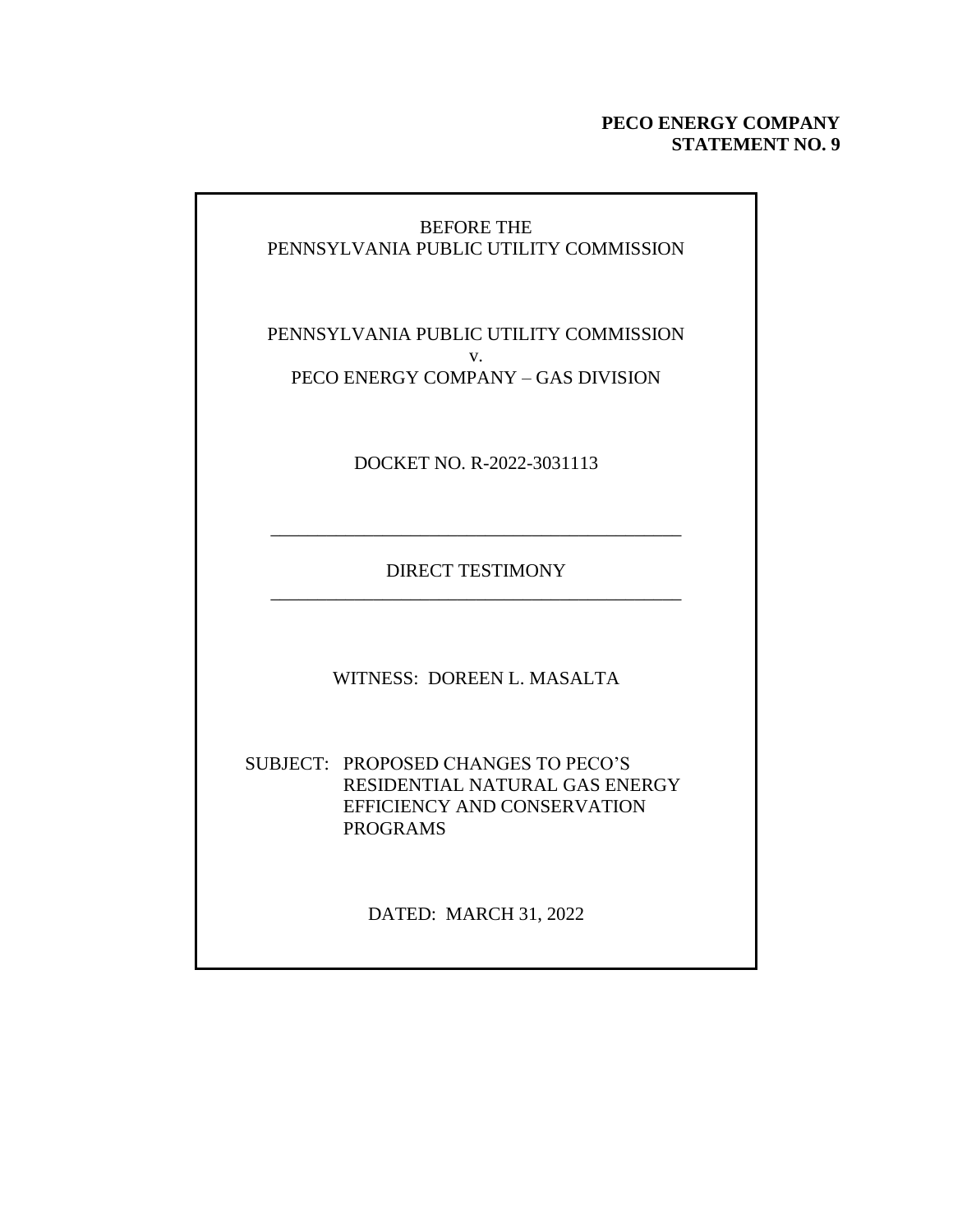# **TABLE OF CONTENTS**

| $\mathbf{B}$ . |  |
|----------------|--|
|                |  |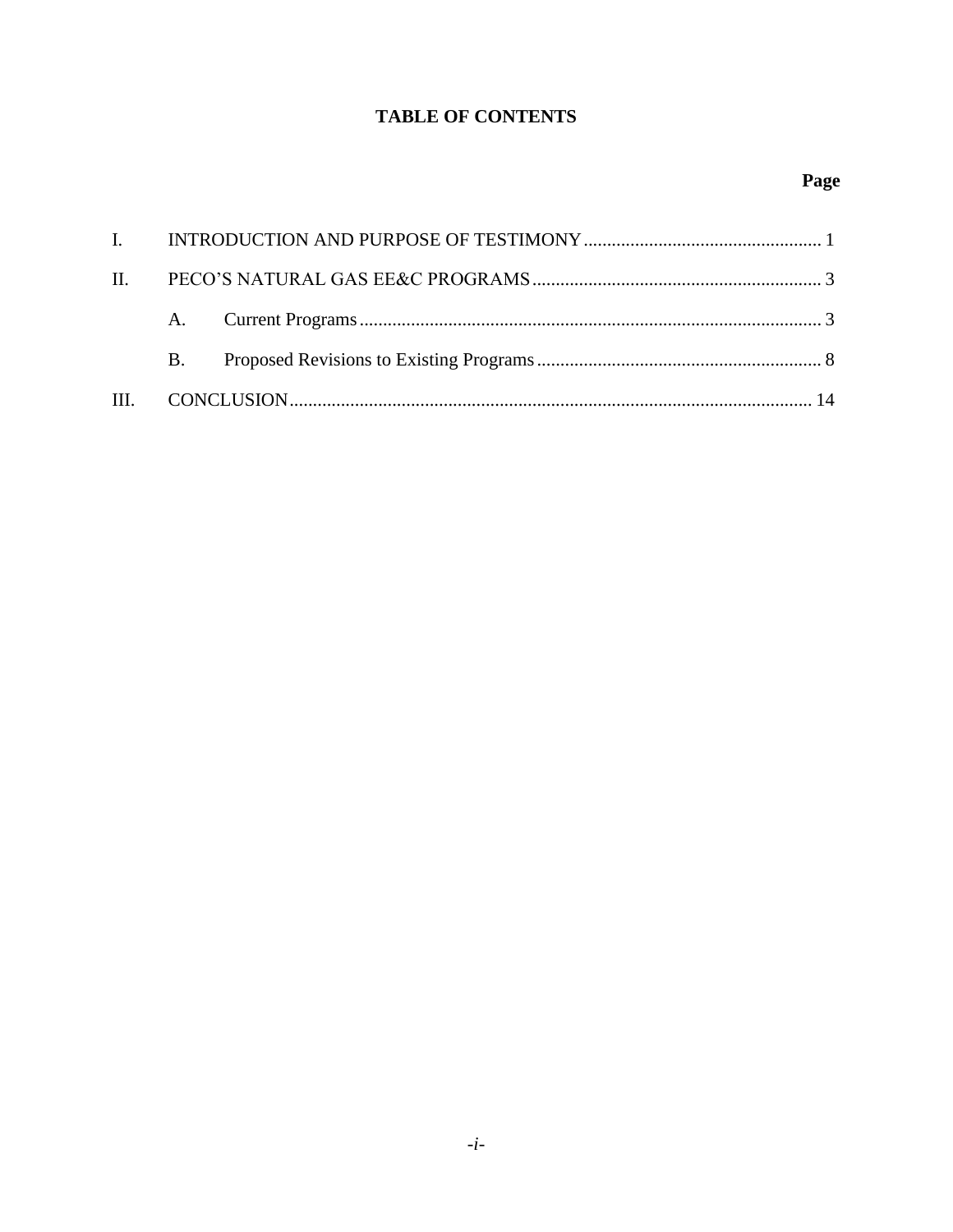<span id="page-2-0"></span>

| $\mathbf{1}$<br>$\frac{2}{3}$ |    |                | <b>DIRECT TESTIMONY</b><br>OF<br>DOREEN L. MASALTA                                     |
|-------------------------------|----|----------------|----------------------------------------------------------------------------------------|
| $\overline{4}$                |    |                | I.<br><b>INTRODUCTION AND PURPOSE OF TESTIMONY</b>                                     |
| 5                             | 1. | Q.             | Please state your name and business address.                                           |
| 6                             |    | A.             | My name is Doreen L. Masalta. My business address is PECO Energy Company,              |
| 7                             |    |                | 2301 Market Street, Philadelphia, PA 19103.                                            |
| 8                             | 2. | Q.             | By whom are you employed and in what capacity?                                         |
| 9                             |    | A.             | I am employed by PECO as Director of Energy and Marketing Services. In that            |
| 10                            |    |                | capacity, I have responsibility for the suite of energy efficiency programs offered by |
| 11                            |    |                | PECO to the Company's residential, commercial and industrial customers. My team        |
| 12                            |    |                | provides the marketing and promotions for these programs to encourage all customers    |
| 13                            |    |                | to reduce their energy usage and save money on their bills. I am also responsible for  |
| 14                            |    |                | maintaining positive relationships with PECO's largest existing customers across its   |
| 15                            |    |                | service territory and working to recruit and sustain new business through creative and |
| 16                            |    |                | progressive economic development strategies.                                           |
| 17                            | 3. | Q <sub>r</sub> | Please describe your educational background.                                           |
| 18                            |    | A.             | I have a Bachelor of Arts in Organizational Dynamics from Immaculata University.       |
| 19                            | 4. | Q.             | Please describe your professional experience.                                          |
| 20                            |    | A.             | I began my career owning and operating Arbor Tree Specialist, a private tree           |
| 21                            |    |                | contracting business out of Pittsburgh, Pennsylvania. I then moved into the utility    |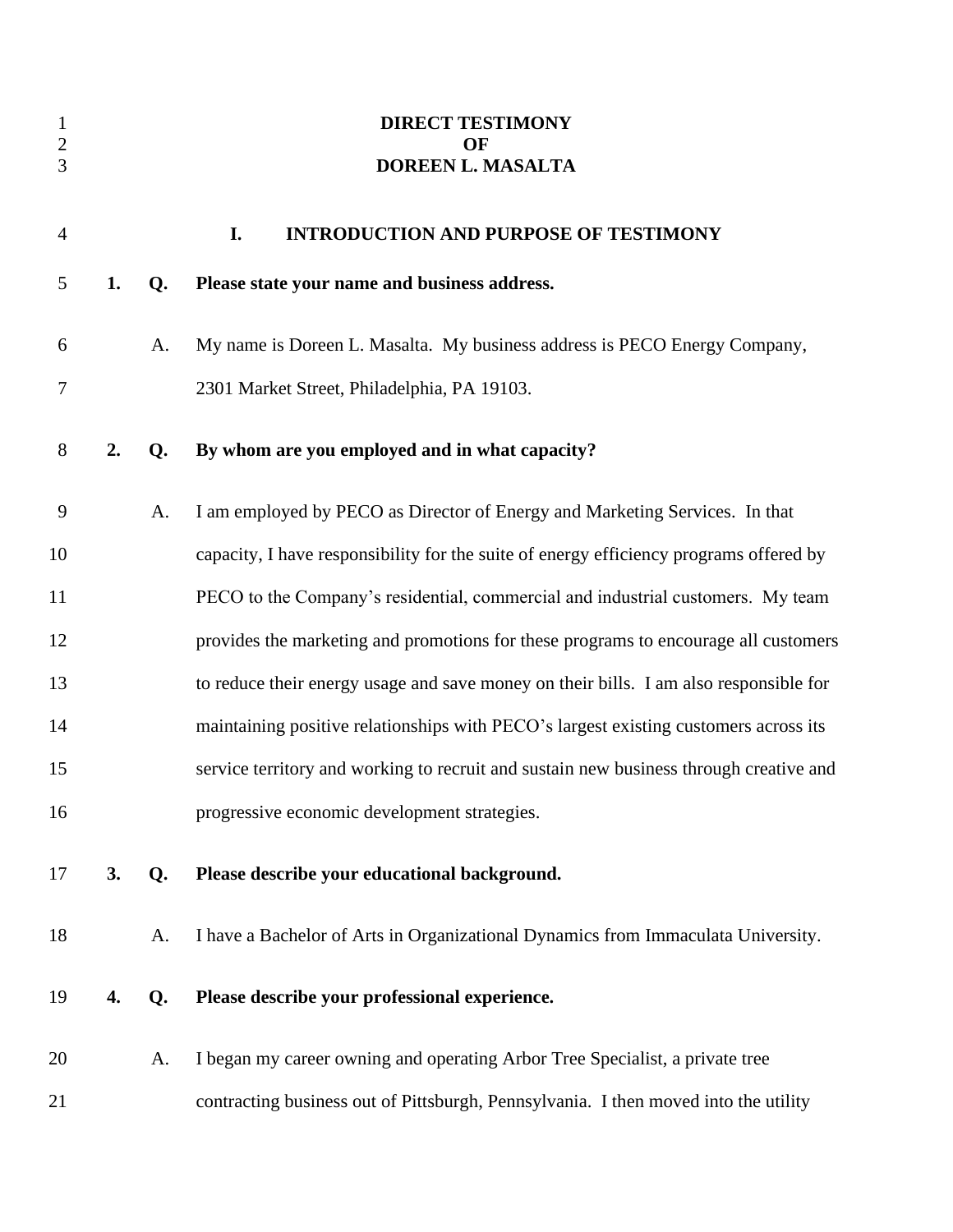| $\mathbf{1}$   |    |    | line clearance industry in 1994 with Asplundh Tree Expert Company where I held       |
|----------------|----|----|--------------------------------------------------------------------------------------|
| $\overline{2}$ |    |    | various positions including climber, foreperson, estimator and emergent work         |
| 3              |    |    | coordinator. I joined PECO in 1998 as a project lead in the Vegetation Management    |
| $\overline{4}$ |    |    | Department and transitioned to program manager in 2000. Beginning in 2002, I had     |
| 5              |    |    | responsibility for the Vegetation Management Programs at both PECO and one of the    |
| 6              |    |    | Company's utility affiliates, Commonwealth Edison Company. In 2007, I was named      |
| $\tau$         |    |    | Director of PECO's Project, Contract & Vegetation Management Department. In late     |
| 8              |    |    | 2009, I became the Director of Operations in the Bucks & Montgomery County           |
| 9              |    |    | Regions and then transitioned in 2013 to the City of Philadelphia and PECO           |
| 10             |    |    | Underground. Finally, in 2019, I was promoted to my current position of Director of  |
| 11             |    |    | Energy and Marketing Services.                                                       |
|                |    |    |                                                                                      |
| 12             | 5. | Q. | What is the purpose of your testimony?                                               |
| 13             |    | A. | The purpose of my testimony is to describe PECO's existing residential natural gas   |
| 14             |    |    | energy efficiency and conservation ("EE&C") programs and the Company's               |
| 15             |    |    | proposals to enhance residential offerings and expand the Safe and Efficient Heating |
| 16             |    |    | Program ("SEHP") for income-eligible customers.                                      |
| 17             | 6. | Q. | Please identify the exhibits you are sponsoring.                                     |
| 18             |    | A. | I am sponsoring PECO Exhibits DLM-1, DLM-2, and DLM-3 which relate to the            |
| 19             |    |    | proposed residential EE&C programs. In addition, I will refer to certain tariff      |
| 20             |    |    | changes that are contained in PECO Exhibit JAB-2 (sponsored by Mr. Joseph A.         |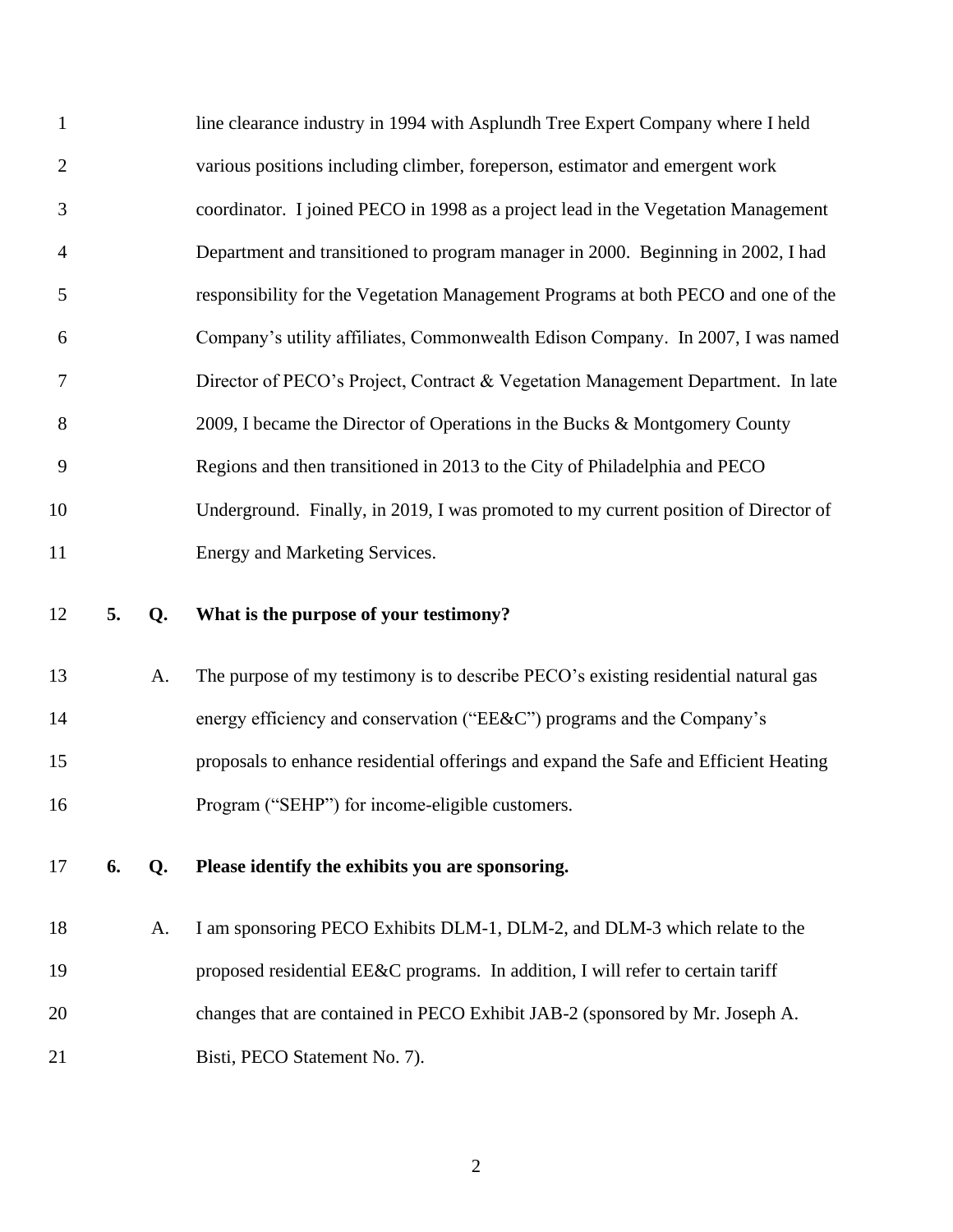<span id="page-4-1"></span><span id="page-4-0"></span>

| $\mathbf{1}$   |    |    | PECO'S NATURAL GAS EE&C PROGRAMS<br>II.                                               |
|----------------|----|----|---------------------------------------------------------------------------------------|
| $\overline{2}$ |    | A. | <b>Current Programs</b>                                                               |
| 3              | 7. | Q. | Please describe PECO's existing natural gas EE&C programs.                            |
| $\overline{4}$ |    | A. | PECO currently offers its residential customers a mix of rebates to encourage them to |
| 5              |    |    | upgrade to high-efficiency furnaces, boilers and water heaters and plans to offer     |
| 6              |    |    | direct install measures as part of home energy assessments by mid-2022. In addition,  |
| 7              |    |    | starting in January of 2022, qualifying low-income customers received no-cost direct  |
| 8              |    |    | installation measures through the SEHP to improve the efficiency and safety of        |
| 9              |    |    | natural gas heating in their homes through inspection, education, maintenance and     |
| 10             |    |    | installation activities. These programs were approved by the Pennsylvania Public      |
| 11             |    |    | Utility Commission (the "Commission") in PECO's last gas base rate case at No. R-     |
| 12             |    |    | 2020-3018929 (the "2020 Gas Order"). The total Commission-approved budget for         |
| 13             |    |    | all programs is \$2.727 million.                                                      |
| 14             | 8. | Q. | What rebates are currently offered to PECO's residential customers?                   |

15 A. As shown in the table below, PECO offers residential customers the following four 16 rebates for ENERGY STAR<sup>®</sup> high efficiency natural gas appliances:

| <b>Rebate Type</b>           | <b>Rebate</b> | <b>Rebate Requirements</b>                               |  |
|------------------------------|---------------|----------------------------------------------------------|--|
|                              | <b>Amount</b> |                                                          |  |
|                              | \$)           |                                                          |  |
| <b>ENERGY</b>                |               | Meets current ENERGY STAR efficiency                     |  |
| STAR®+ Natural               | \$500         | requirements, including $\geq$ 97% AFUE, $\leq$ 2.0% air |  |
| <b>Gas Furnace</b>           |               | leakage, equipped with ECM                               |  |
| <b>ENERGY STAR®</b>          |               | Meets current ENERGY STAR efficiency                     |  |
| <b>Natural Gas</b>           | \$300         | requirements including 95-96.9% AFUE, $\leq$ 2.0% air    |  |
| Furnace                      |               | leakage, equipped with ECM                               |  |
| <b>ENERGY STAR®</b><br>\$300 |               | Meets current ENERGY STAR efficiency                     |  |
| <b>Natural Gas Boiler</b>    |               | requirements including $\geq$ 90% AFUE                   |  |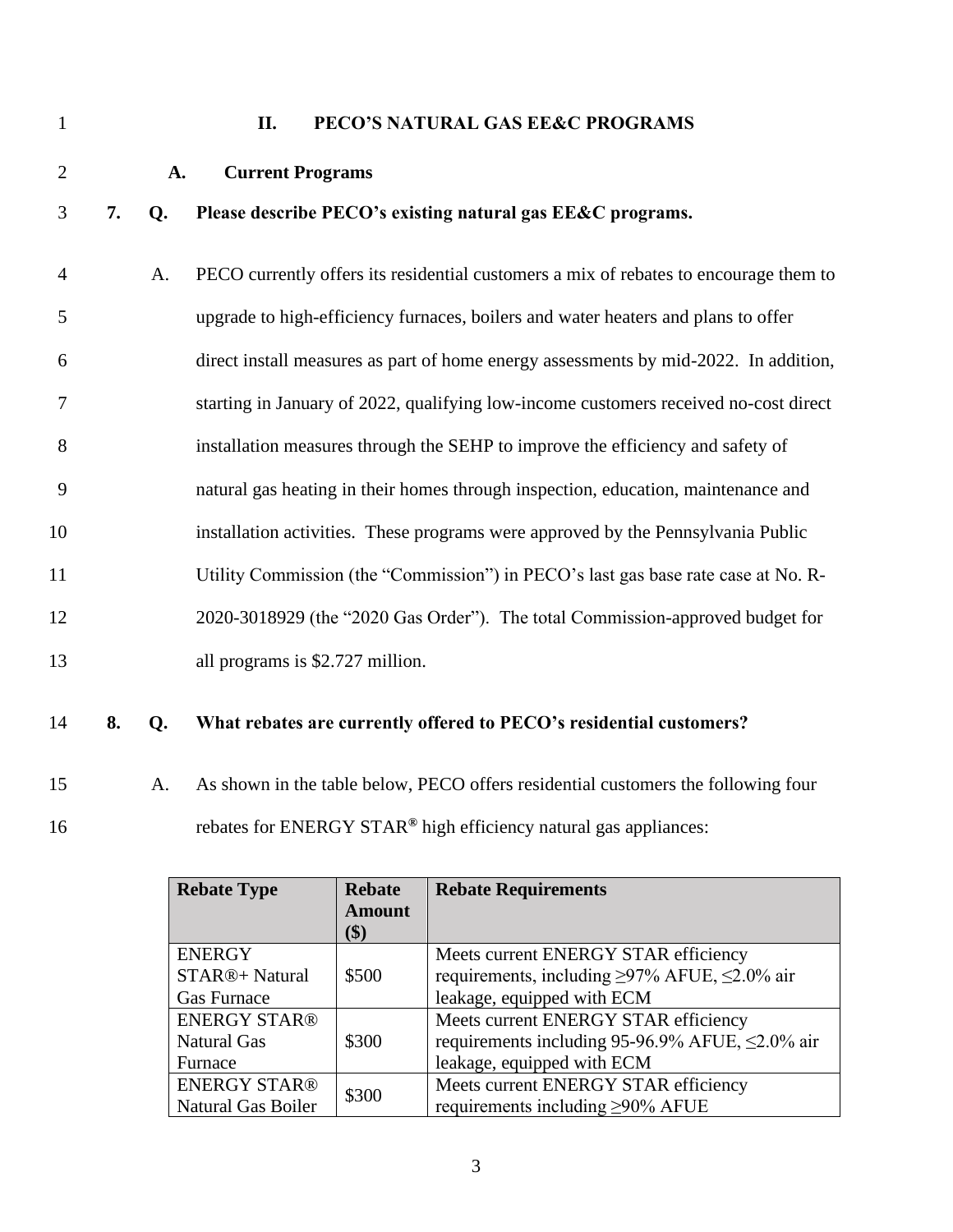|                                |                                                                                        |    | <b>Rebate Type</b>                                                            | <b>Rebate</b><br><b>Amount</b><br>\$) | <b>Rebate Requirements</b>                                                           |
|--------------------------------|----------------------------------------------------------------------------------------|----|-------------------------------------------------------------------------------|---------------------------------------|--------------------------------------------------------------------------------------|
|                                |                                                                                        |    | <b>ENERGY STAR®</b><br><b>Natural Gas Storage</b><br><b>Tank Water Heater</b> | \$100                                 | Meets current ENERGY STAR efficiency<br>requirements including $\geq 0.64$ UEF       |
| $\mathbf{1}$<br>$\overline{2}$ |                                                                                        |    |                                                                               |                                       | Smart thermostat rebates are also part of the EE&C programming approved in the       |
| 3                              |                                                                                        |    |                                                                               |                                       | 2020 Gas Order and the Company will begin offering those rebates in the second half  |
| 4                              |                                                                                        |    |                                                                               |                                       | of 2022. In addition, PECO will be proposing a larger rebate for several measures as |
| 5                              |                                                                                        |    | described later in my testimony.                                              |                                       |                                                                                      |
| 6                              | 9.                                                                                     | Q. |                                                                               |                                       | How has PECO informed its customers about these rebates?                             |
| 7                              |                                                                                        | A. |                                                                               |                                       | PECO has used several channels to promote customer rebate opportunities, including   |
| 8                              | the Company's website, trade-ally networks, newsletters and bill inserts. In addition, |    |                                                                               |                                       |                                                                                      |
| 9                              | since November of 2021, PECO has utilized targeted digital promotions to build         |    |                                                                               |                                       |                                                                                      |
| 10                             | residential customer awareness of the Company's natural gas energy efficiency          |    |                                                                               |                                       |                                                                                      |
| 11                             | offerings. For example, using Google's Ad Display Network, PECO's residential          |    |                                                                               |                                       |                                                                                      |
| 12                             |                                                                                        |    |                                                                               |                                       | natural gas customers saw banners on sites such as Weather.com, ESPN and Yahoo!      |
| 13                             |                                                                                        |    |                                                                               |                                       | News promoting the Company's natural gas rebate program. In January of 2022, bill    |
| 14                             |                                                                                        |    |                                                                               |                                       | inserts contained promotion of the new \$500 ENERGY STAR+ rebate. The                |
| 15                             |                                                                                        |    |                                                                               |                                       | Company also targeted awareness through paid search ads where PECO natural gas       |
| 16                             |                                                                                        |    |                                                                               |                                       | customers who entered certain key words were displayed results leading to the        |
| 17                             |                                                                                        |    |                                                                               |                                       | Company's natural gas energy efficiency landing page. These efforts have             |
| 18                             |                                                                                        |    |                                                                               |                                       | significantly increased traffic at the Company's natural gas energy efficiency       |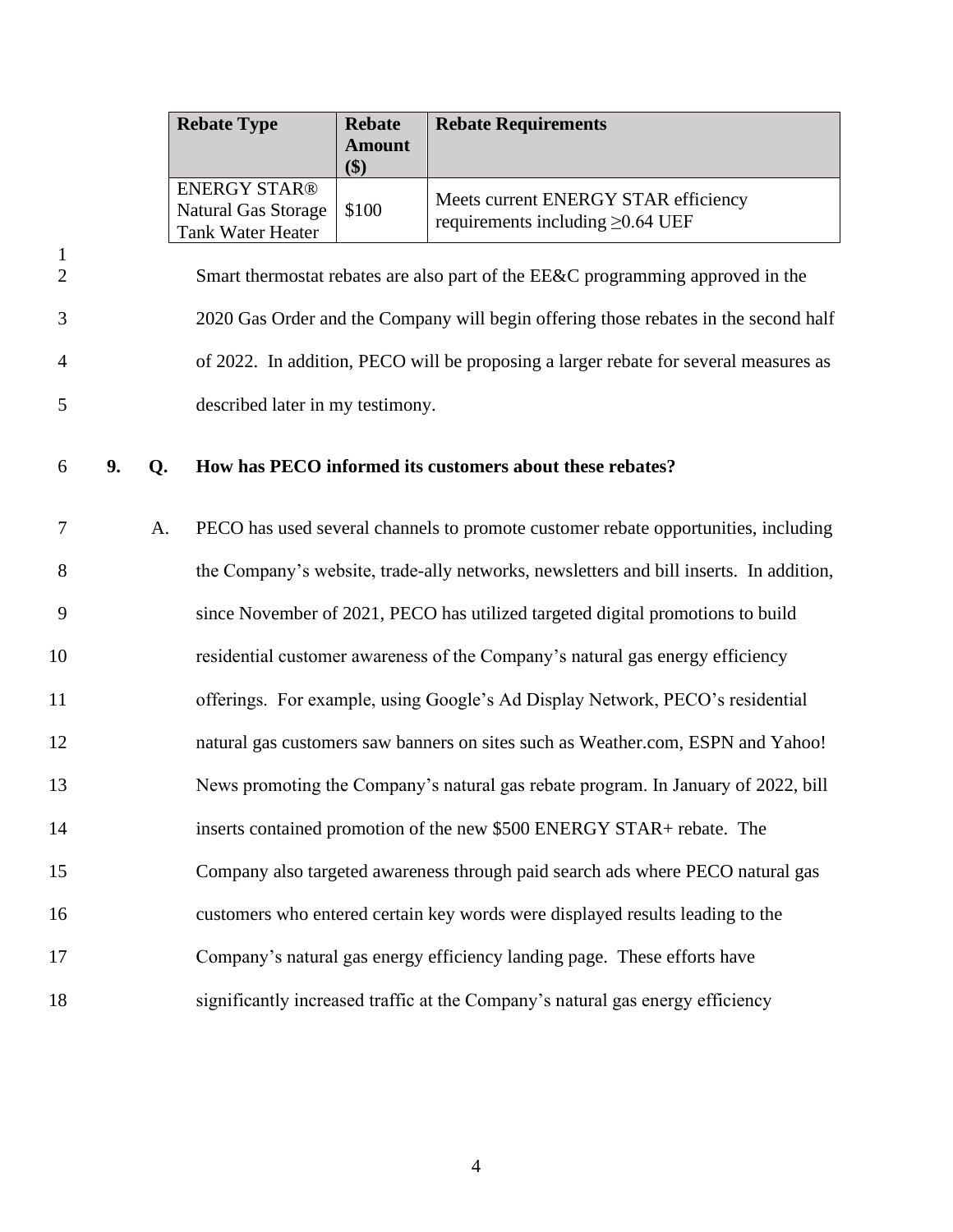| $\mathbf{1}$   |     |    | website. <sup>1</sup> The Company is planning to launch another digital campaign in March- |
|----------------|-----|----|--------------------------------------------------------------------------------------------|
| $\overline{c}$ |     |    | April of 2022 and will continue to promote natural gas energy efficiency                   |
| 3              |     |    | programming throughout the year.                                                           |
| 4              | 10. | Q. | What direct installation measures will be offered as part of the Company's                 |
| 5              |     |    | residential program?                                                                       |
| 6              |     | A. | The Company is currently working on incorporating direct install measures into the         |
| 7              |     |    | natural gas EE&C residential program by mid-2022. For customers who use natural            |
| 8              |     |    | gas to heat their water, PECO will install low flow faucet aerators and low flow           |
| 9              |     |    | showerheads at no cost to the customer. Installations will be performed as part of the     |
| 10             |     |    | Energy Assessment Program that is part of the Company's Phase IV Act 129 EE&C              |
| 11             |     |    | Plan ("Phase IV Plan").                                                                    |
| 12             | 11. | Q. | Please describe the components of the SEHP, including customer eligibility                 |
| 13             |     |    | requirements.                                                                              |
| 14             |     | A. | The SEHP is designed to serve PECO natural gas heating customers who are not               |
| 15             |     |    | currently eligible for a Low-Income Usage Reduction Program ("LIURP") heating              |
| 16             |     |    | audit and meet the following criteria: (1) Customer has household income that is 0-        |
| 17             |     |    | 100% of the Federal Poverty Level ("FPL"); (2) Customer has average monthly                |
| 18             |     |    | wintertime usage of less than or equal to 149 CCF of natural gas; (3) Customer has         |
| 19             |     |    | not received a LIURP heating audit in the past two years; and (4) Customer owns the        |

 $<sup>1</sup>$  For example, in November and December of 2020, the average daily unique pageviews of the natural gas</sup> energy efficiency website was 17. In November and December of 2021, during the targeted digital promotions campaign, the average daily unique pageviews was 320.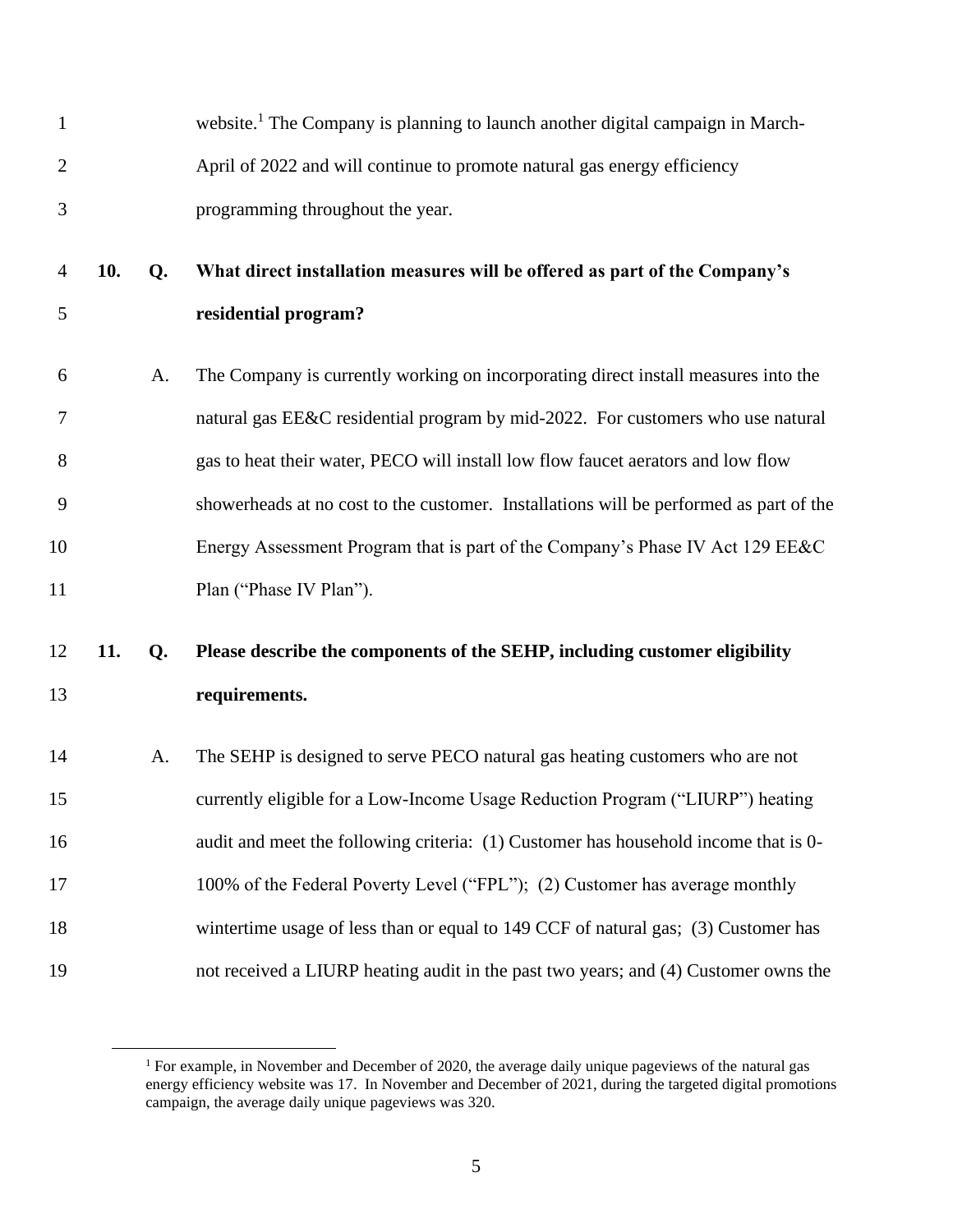| $\mathbf{1}$   | premise, unless the customer is 0-50% of FPL, in which case ownership is not                                                                                                              |
|----------------|-------------------------------------------------------------------------------------------------------------------------------------------------------------------------------------------|
| $\overline{2}$ | required. The Company has allocated \$719,000 of its total Commission-approved                                                                                                            |
| $\overline{3}$ | budget of \$2.727 million for the SEHP.                                                                                                                                                   |
| $\overline{4}$ | When a qualifying customer receives a Free Energy Checkup through the Phase IV                                                                                                            |
| 5              | Plan or a LIURP baseload audit, $2$ the following additional measures will be taken                                                                                                       |
| 6              | using available SEHP funds:                                                                                                                                                               |
| $\tau$<br>8    | Inspection of the natural gas furnace and/or boiler, including tune-ups and<br>repairs;                                                                                                   |
| 9<br>10        | System replacement for furnaces over 25 years old and boilers over 30 years<br>old;                                                                                                       |
| 11             | Installation of a carbon monoxide detector with a 10-year lithium battery;<br>$\bullet$                                                                                                   |
| 12<br>13       | Installation of low flow faucet aerators and low flow showerheads (for<br>customers who heat water using natural gas); and                                                                |
| 14<br>15<br>16 | A 12 months' supply of filter replacements in addition to education and<br>regular reminders on the frequency of filter replacement (for customers with<br>natural gas supplied furnaces) |
| 17             | Consistent with the 2020 Gas Order, PECO hosted a collaborative on December 2,                                                                                                            |
| 18             | 2021 to present an overview of the SEHP and explain how the program is coordinated                                                                                                        |
| 19             | with low-income customer audits available under LIURP and the Phase IV Plan. The                                                                                                          |
| 20             | collaborative was attended by several key stakeholders, including the Office of                                                                                                           |
| 21             | Consumer Advocate, the Commission's Bureau of Investigation and Enforcement, the                                                                                                          |

 $2^2$  A baseload audit is available to customers who, among other things, have average monthly wintertime usage of less than or equal to 149 CCF of natural gas.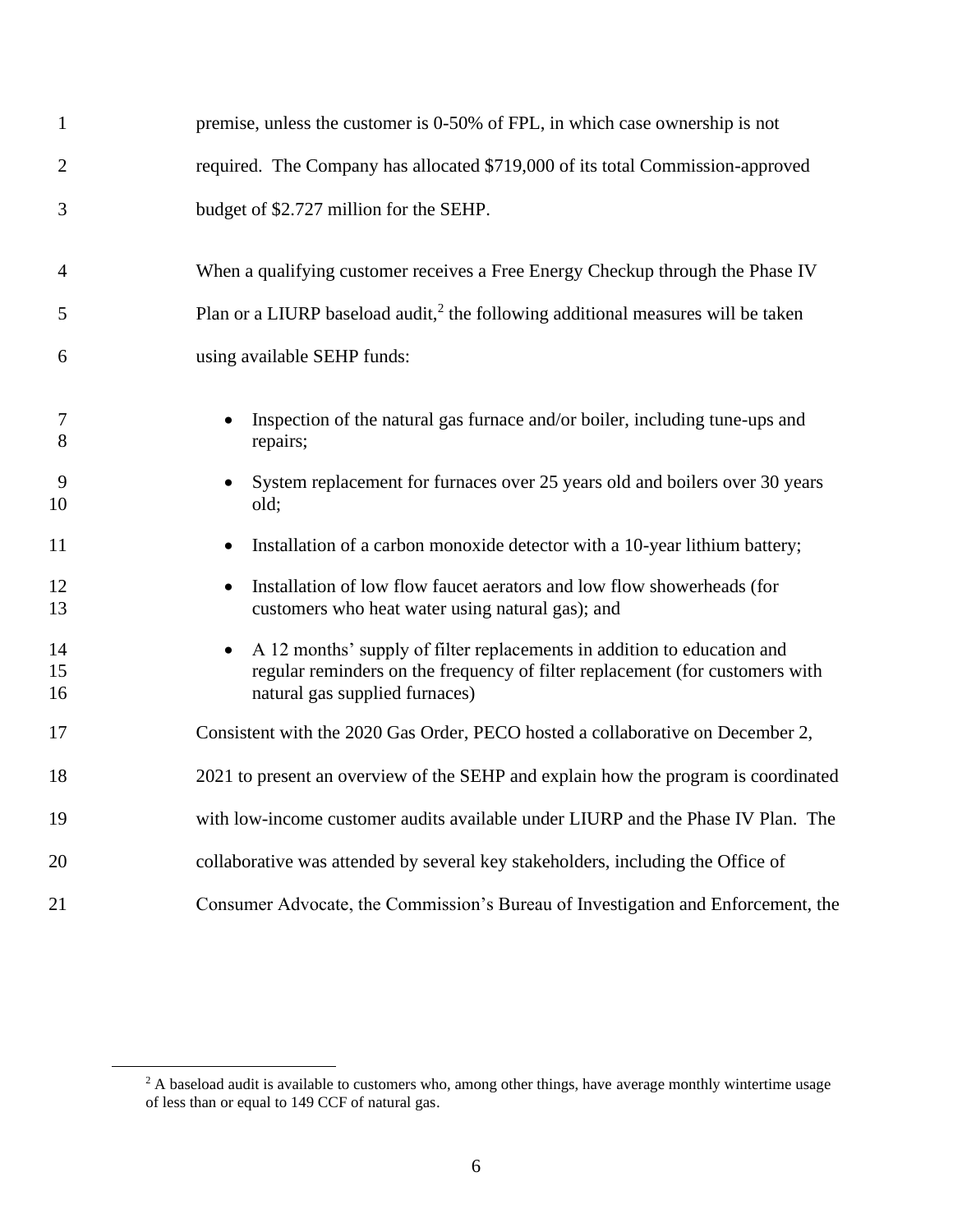| Public Utility Law Project, <sup>3</sup> and the Philadelphia Area Industrial Energy Users |
|--------------------------------------------------------------------------------------------|
| Group.                                                                                     |

# 3 **12. Q. What levels of customer participation and gas savings has PECO achieved in the**  4 **last several years?**

5 A. Below is a chart reflecting annual participation, spending and estimated savings for 6 the past four years of the residential natural gas EE&C rebate program.

| <b>Program Year</b> | Participation | <b>Spend</b> | <b>Estimated</b><br><b>Savings (MCF)</b> |
|---------------------|---------------|--------------|------------------------------------------|
| 2021                | 3,607         | \$1,150,522  | 33,640                                   |
| 2020                | 3,869         | \$1,184,466  | 36,171                                   |
| 2019                | 3,575         | \$1,121,793  | 33,895                                   |
| 2018                | 3,344         | \$1,055,655  | 31,615                                   |

9 **13. Q. What costs has the Company incurred to implement the programs and how are**  10 **those costs recovered?**

7 8

 A. PECO's average annual costs to implement the programs over the last three years are 12 \$1.1 million. I note that these numbers do not include expenditures for the newly implemented SEHP. Consistent with the 2020 Gas Order, the Company recovers 14 \$2.727 million for residential EE&C programs through gas distribution base rates. If less than \$2.727 million is spent, the difference is credited to customers through the Universal Service Fund Charge ("USFC").

<sup>&</sup>lt;sup>3</sup> The Public Utility Law Project represented the Coalition for Affordable Utility Services and Energy Efficiency in Pennsylvania ("CAUSE-PA") in PECO's last gas base rate case at No. R-2020-3018929.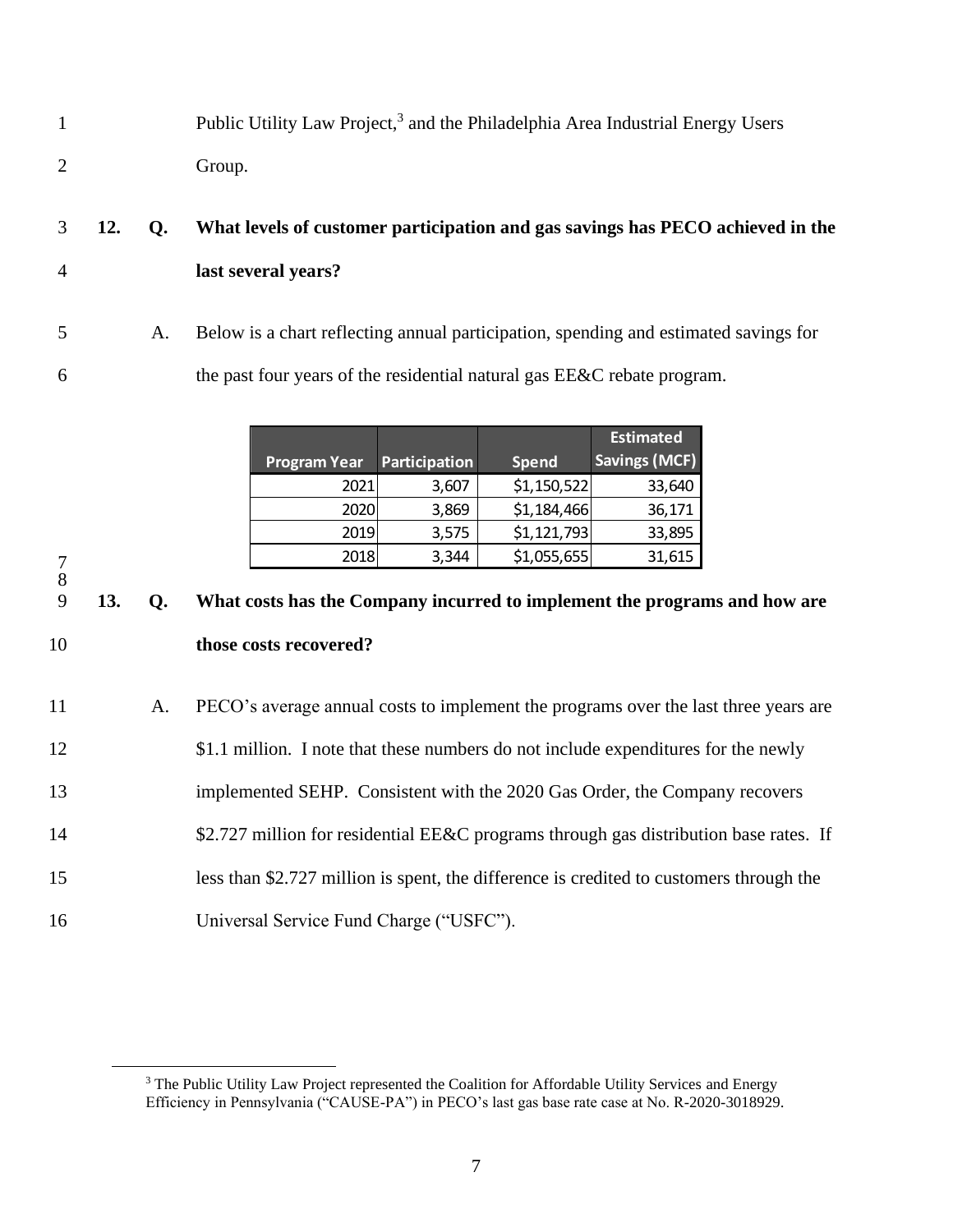|  | 14. O. | Has the Company performed an evaluation, management and verification |
|--|--------|----------------------------------------------------------------------|
|  |        | ("EM&V") study of the current gas $EE&C$ portfolio?                  |

 A. No. The current portfolio, which includes the changes approved by the 2020 Gas Order, has not been in place long enough to generate sufficient historical data for an EM&V study. Most notably, the SEHP began in January of 2022. The Company plans to conduct an EM&V program evaluation in 2024. In addition, as I discuss later in my testimony, the Company has performed a Total Resource Cost ("TRC") analysis of the EE&C portfolio with the changes being proposed by the Company in this proceeding.

<span id="page-9-0"></span>

#### **B. Proposed Revisions to Existing Programs**

#### **15. Q. What changes to the existing gas EE&C programs is PECO proposing?**

 A. Working within the Company's existing budget allocation for general residential programs, PECO is proposing to add new rebate measures and increase rebate ranges for existing measures. In addition, the Company is proposing to increase funding for the SEHP by \$500,000 to support the addition of new measures and allow the Program to replace more heating systems. This additional funding would increase the 17 total budget for all residential gas EE&C programs from the current \$2.727 million to 18 \$3.227 million.

### **16. Q. Please describe the proposed changes to residential rebates.**

 A. As shown in the table below, PECO is proposing to add new rebates for energy efficient natural gas dryers and natural gas combination boilers. The Company is also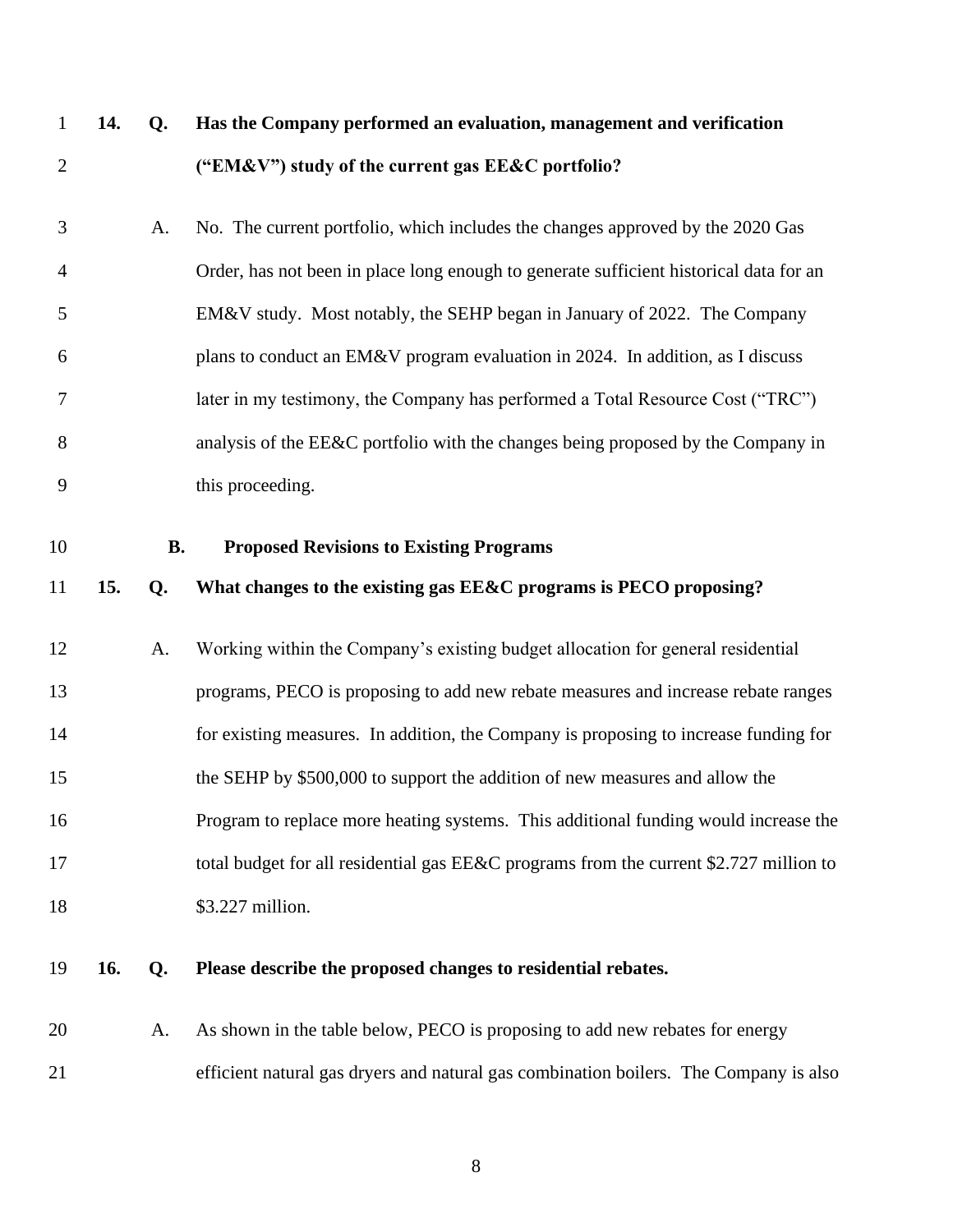1 proposing new rebate ranges for existing measures to provide more flexibility to 2 adjust to market conditions and better align with rebates offered by neighboring 3 utilities.

 The Company's proposed rebate ranges were developed considering the incremental cost of each measure, the cost-effectiveness of the Company's overall rebate program, and the rebates offered by neighboring natural gas utilities. PECO Exhibit DLM-1 provides a comparison of the Company's rebates with those offered by other mid-Atlantic natural gas distribution companies.

| <b>Rebate Type</b>                                                                         | <b>Current</b><br><b>Rebate</b><br><b>Amount</b> | <b>Proposed</b><br><b>Rebate Range</b> | <b>Rebate Requirements</b>                                                                                                                      |
|--------------------------------------------------------------------------------------------|--------------------------------------------------|----------------------------------------|-------------------------------------------------------------------------------------------------------------------------------------------------|
| <b>ENERGY</b><br>$STAR@+$<br><b>Natural Gas</b><br>Furnace                                 | \$500                                            | \$0-\$650                              | Meets current<br><b>ENERGY STAR</b><br>efficiency<br>requirements, including<br>$≥97%$ AFUE, $≤2.0%$<br>air leakage, equipped<br>with ECM       |
| <b>ENERGY</b><br><b>STAR®</b><br><b>Natural Gas</b><br>Furnace                             | \$300                                            | \$0-\$525                              | Meets current<br><b>ENERGY STAR</b><br>efficiency requirements<br>including 95-96.9%<br>AFUE, ≤2.0% air<br>leakage, equipped with<br><b>ECM</b> |
| <b>ENERGY</b><br><b>STAR®</b><br><b>Natural Gas</b><br><b>Boiler</b>                       | \$300                                            | \$0-\$475                              | Meets current<br><b>ENERGY STAR</b><br>efficiency requirements<br>including $\geq$ 90% AFUE                                                     |
| <b>ENERGY</b><br><b>STAR®</b><br>Natural Gas<br><b>Storage Tank</b><br><b>Water Heater</b> | \$100                                            | \$0-\$160                              | Meets current<br><b>ENERGY STAR</b><br>efficiency requirements<br>including $\geq$ 0.64 UEF                                                     |
| Smart<br>Thermostat                                                                        | $$25*$                                           | $$0-$155$                              | Meets current<br><b>ENERGY STAR</b>                                                                                                             |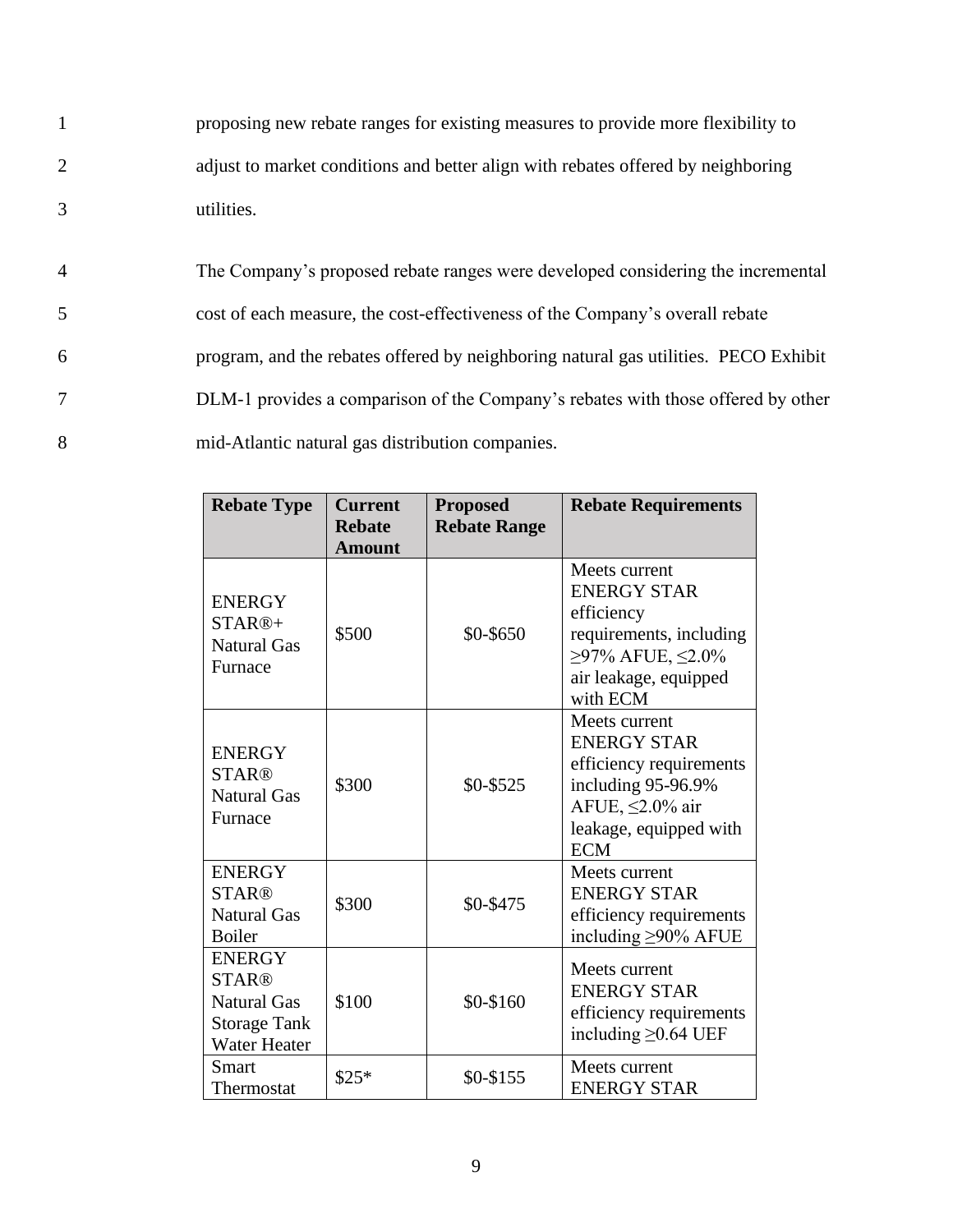| <b>Rebate Type</b>                                                              | <b>Current</b><br><b>Rebate</b><br><b>Amount</b> | <b>Proposed</b><br><b>Rebate Range</b> | <b>Rebate Requirements</b>                                                          |
|---------------------------------------------------------------------------------|--------------------------------------------------|----------------------------------------|-------------------------------------------------------------------------------------|
|                                                                                 |                                                  |                                        | efficiency<br>requirements.                                                         |
| <b>NEW</b><br><b>ENERGY</b><br><b>STAR®</b><br><b>Natural Gas</b><br>Dryer      | N/A                                              | \$0-\$75                               | Meets current<br><b>ENERGY STAR</b><br>efficiency requirements<br>with $CEF > 3.48$ |
| $NEW$ Energy<br>Efficient<br><b>Natural Gas</b><br>Combination<br><b>Boiler</b> | N/A                                              | \$0-\$3,500                            | $Has \geq 94\%$ AFUE                                                                |

1 \*Not yet implemented

2 Finally, the Company is proposing to have the flexibility during the course of 3 program implementation to adjust rebate minimum efficiency requirements and add 4 new rebates for energy efficient products.

### 5 **17. Q. Please describe the proposed changes to the SEHP.**

 A. PECO is proposing to add a water heater replacement measure for eligible customers 7 with units that are in poor condition or nearing end-of-life (at least 15 years old<sup>4</sup>) and to install smart water heater controllers on existing or replacement water heaters as appropriate. To determine if water heater replacement is indicated, the Company will consider unit age, overall unit condition, the availability of replacement parts for units in need of repair and other factors. The Company will also assess units for the

<sup>4</sup> Natural gas storage tank water heaters are typically replaced about every 13 years. *See* The Mid-Atlantic Technical Resource Manual,. [https://neep.org/sites/default/files/resources/Mid\\_Atlantic\\_TRM\\_V9\\_Final\\_clean\\_wUpdateSummary%20-](https://neep.org/sites/default/files/resources/Mid_Atlantic_TRM_V9_Final_clean_wUpdateSummary%20-%20CT%20FORMAT.pdf) [%20CT%20FORMAT.pdf,](https://neep.org/sites/default/files/resources/Mid_Atlantic_TRM_V9_Final_clean_wUpdateSummary%20-%20CT%20FORMAT.pdf) Pg. 192 (stating that the measure life for natural gas storage tank water heaters is 13 years).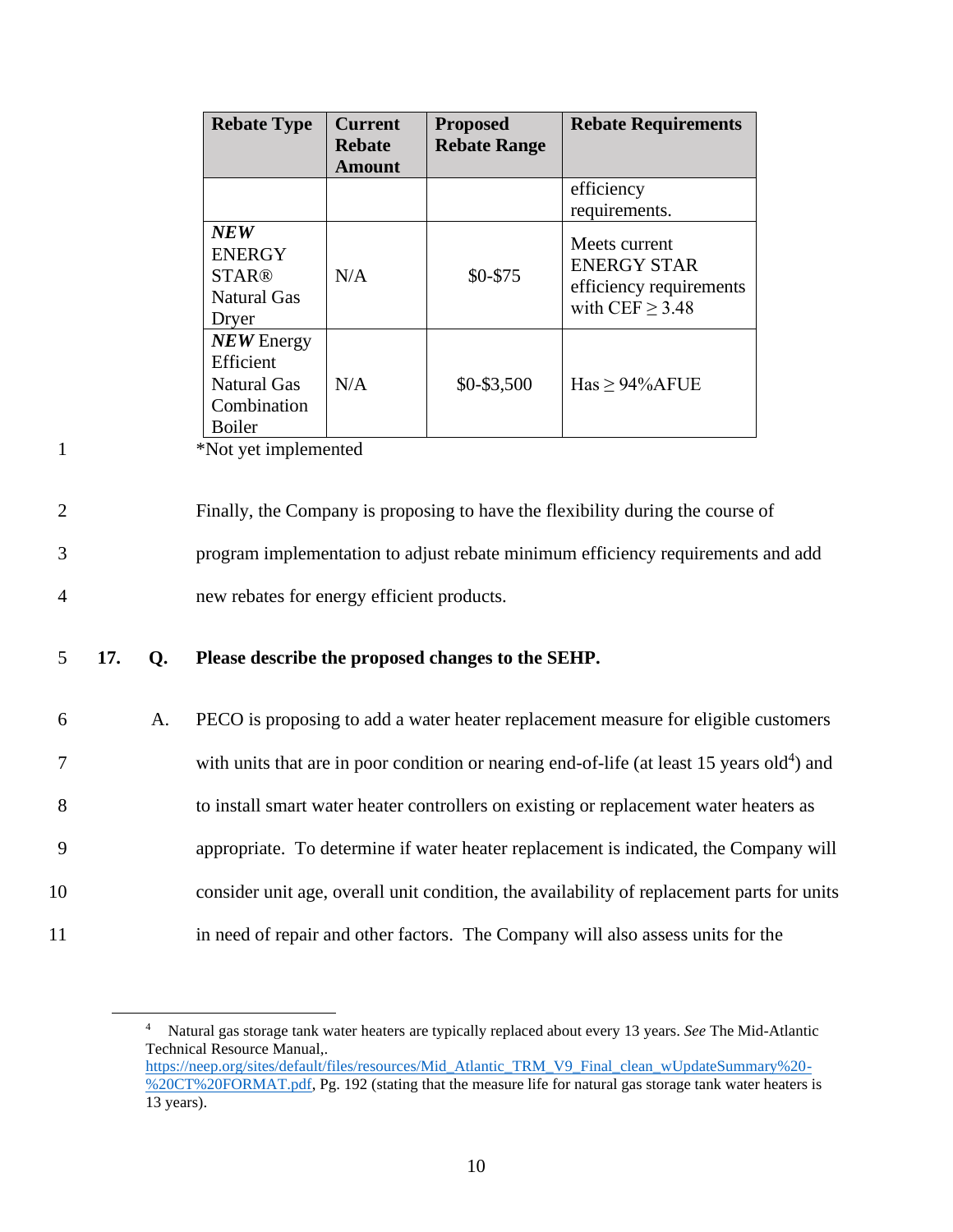installation of smart water heater controllers to improve efficiency. Water heater eligibility for this measure will be determined by the unit's compatibility and customer acceptance. Finally, the Company is proposing to have the flexibility during the course of program implementation to adjust measure criteria requirements and add new measures.

# **18. Q. Does the Company expect that the level of residential customer participation will increase under the expanded EE&C offerings?**

 A. Yes. Larger rebates and the addition of new energy efficient dryer and combination boiler measures are expected to drive additional residential customer participation, especially in light of the rising costs of appliances and HVAC equipment. These increased rebates and measures, in combination with PECO's efforts to drive awareness through targeted digital and other outreach, will encourage customers to purchase energy efficient natural gas equipment for their homes. For the SEHP, the expanded offerings and proposed funding increase will support a modest increase in customer participation coupled with an ability to offer more measures to eligible customers.

 PECO Exhibit DLM-2 details actual (2021) and forecasted (2022-2027) participation, savings and spending for the residential EE&C programs. The information is further broken down by sector (residential and low-income) and measure. As the Exhibit shows, the Company intends to continue its current budget allocation of \$1.66 million to the residential sector while increasing the low-income budget allocation from 22 \$719,000 to \$1.219 million.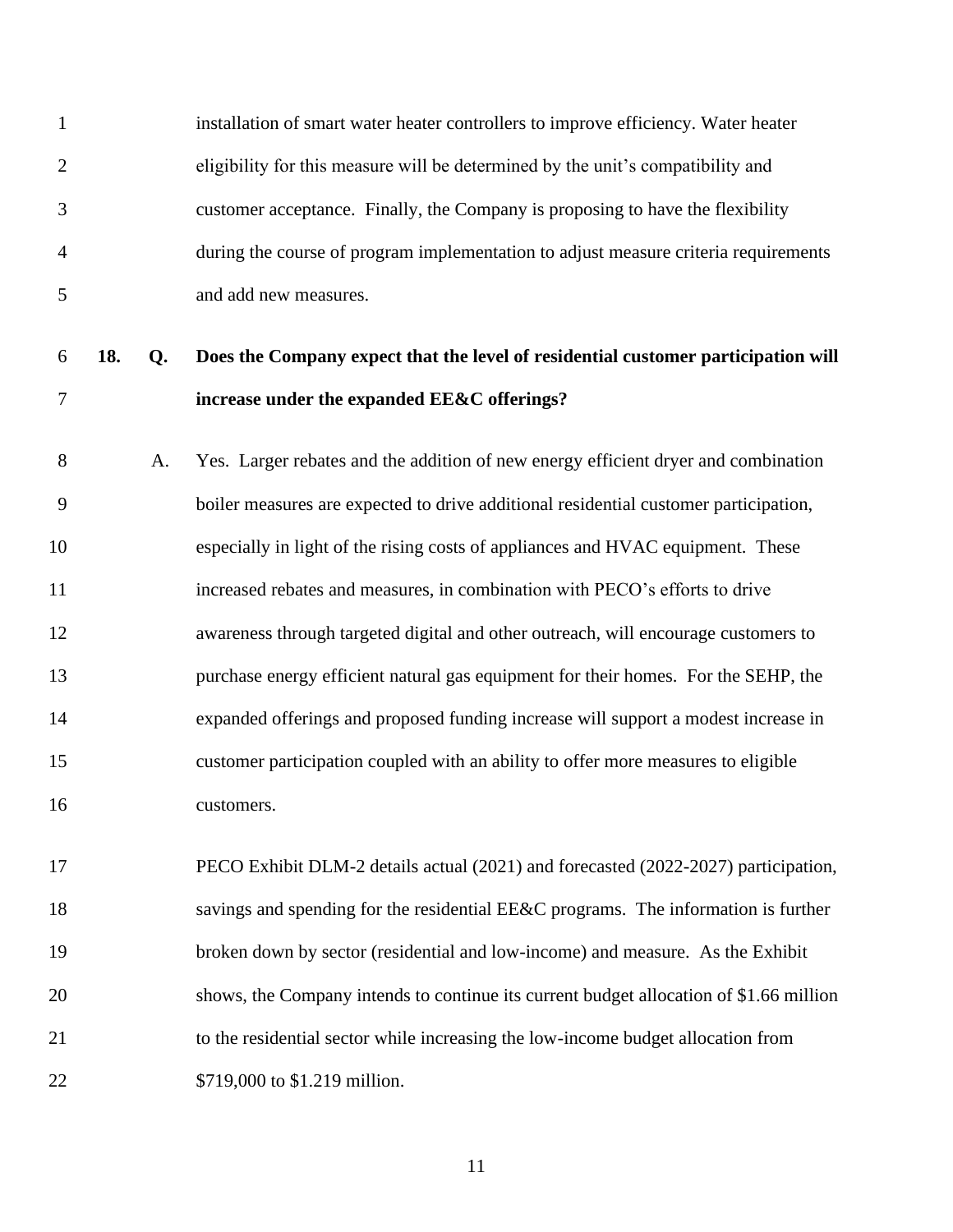| $\mathbf{1}$   |     |    | The 2022 projections reflect: (1) participation levels equivalent to the 3-year historic |
|----------------|-----|----|------------------------------------------------------------------------------------------|
| $\overline{2}$ |     |    | average for existing rebates (furnace, furnace+, boiler, water heaters); and (2)         |
| 3              |     |    | estimated participation for measures just beginning in 2022 that will not be "in         |
| 4              |     |    | market" for a full 12 months (smart thermostats, aerators and showerheads). The          |
| 5              |     |    | 2023-2027 projections reflect: (1) an 8-9% increase in participation for existing        |
| 6              |     |    | rebates (furnace, furnace+, boiler, water heaters) based on continued education and      |
| 7              |     |    | higher rebate levels beginning in 2023; (2) a full year of participation in measures     |
| $8\,$          |     |    | beginning mid-2022 (smart thermostats, aerators and showerheads); and (3) a full         |
| 9              |     |    | year of participation for all new measures (dryer and combination boiler).               |
| 10             |     |    | Overall, the Company is expecting a 43% increase in residential rebate participation     |
| 11             |     |    | and 26% increase in savings between 2022 and 2023. For the SEHP, the Company is          |
| 12             |     |    | expecting a 50% increase in natural gas heating system replacements between 2022         |
| 13             |     |    | and 2023 due to increased funding. The Company also estimates that up to 70 low-         |
| 14             |     |    | income homes annually would benefit from the newly-proposed water heater                 |
| 15             |     |    | replacement and smart controls under the expanded budget.                                |
| 16             | 19. | Q. | What is the projected annual cost of the expanded residential EE&C programs?             |
| 17             |     | A. | The projected annual cost of the expanded programs is \$3.227 million, which reflects    |
| 18             |     |    | a \$500,000 increase from the current budget to support the addition of new measures     |
| 19             |     |    | to the SEHP and additional Program participants. The projected annual breakdown of       |
| 20             |     |    | costs by program is provided below:                                                      |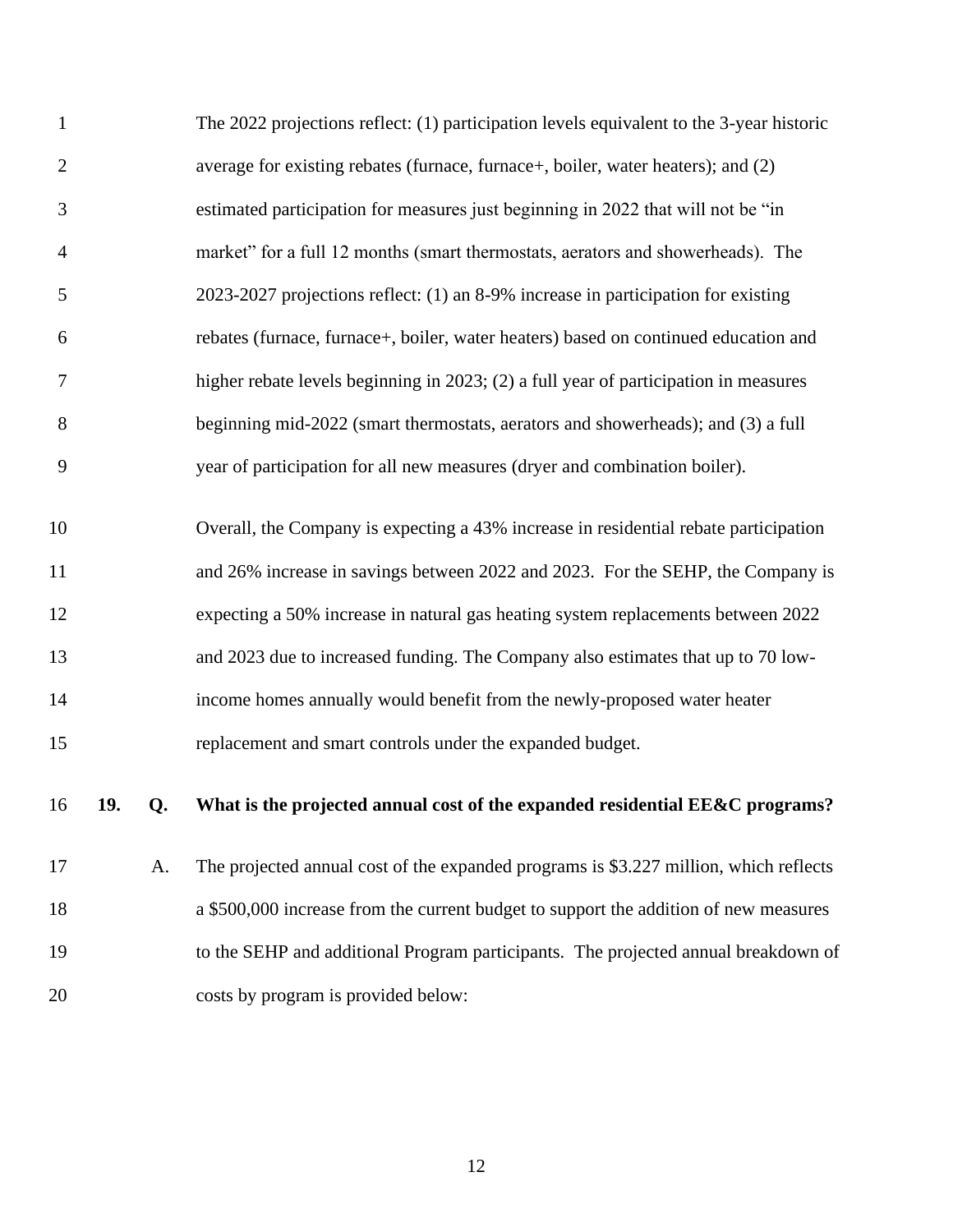|                    |     |    | <b>Expanded Residential Programs</b>                                                                                                                                       | <b>Estimated Funding</b><br>(Dollars) |
|--------------------|-----|----|----------------------------------------------------------------------------------------------------------------------------------------------------------------------------|---------------------------------------|
|                    |     |    | <b>ENERGY STAR® Natural Gas Furnace Rebate</b>                                                                                                                             | \$1,128,750                           |
|                    |     |    | <b>ENERGY STAR®+ Natural Gas Furnace Rebate</b>                                                                                                                            | \$195,000                             |
|                    |     |    | <b>ENERGY STAR® Natural Gas Boiler Rebate</b>                                                                                                                              | \$75,250                              |
|                    |     |    | <b>ENERGY STAR® Natural Gas Water Heater Rebate</b>                                                                                                                        | \$25,000                              |
|                    |     |    | <b>Gas Heating Smart Thermostat Rebate</b>                                                                                                                                 | \$100,000                             |
|                    |     |    | Proposed ENERGY STAR® Natural Gas Dryer Rebate                                                                                                                             | \$3,000                               |
|                    |     |    | Proposed Energy Efficient Gas Combination Boiler Rebate                                                                                                                    | \$100,000                             |
|                    |     |    | Gas Water Heating Direct Install (aerators and showerheads)                                                                                                                | \$37,305                              |
|                    |     |    | Safe and Efficient Heating Program (including CSP Admin)                                                                                                                   | \$1,219,500                           |
|                    |     |    | Education, PECO Admin, CSP Admin                                                                                                                                           | \$343,695                             |
|                    |     |    | <b>Total</b>                                                                                                                                                               | \$3,227,500                           |
| $\frac{1}{2}$<br>3 |     |    | PECO Exhibit DLM-3 provides additional information about cost categories for the<br>residential EE&C programs (e.g., incentives, direct installation, and administration). |                                       |
| 4                  | 20. | Q. | Is the expanded suite of residential EE&C programs cost effective?                                                                                                         |                                       |
| 5                  |     | Α. | On a combined basis, the proposed residential programs have a TRC of 1.0. As                                                                                               |                                       |
| 6                  |     |    | shown below, the residential rebate offerings are cost-effective with a TRC of 1.29                                                                                        |                                       |
| 7                  |     |    | while the low-income offerings are not cost-effective with a TRC of 0.47.                                                                                                  |                                       |

| <b>Total Resource Cost Test (TRC)</b> |      |  |
|---------------------------------------|------|--|
| <b>Program Year</b>                   | 2023 |  |
| <b>Residential Rebate Program</b>     | 1.29 |  |
| <b>Low-Income SEHP Program</b>        | 0.47 |  |
| <b>Portfolio Total</b>                | 1.00 |  |